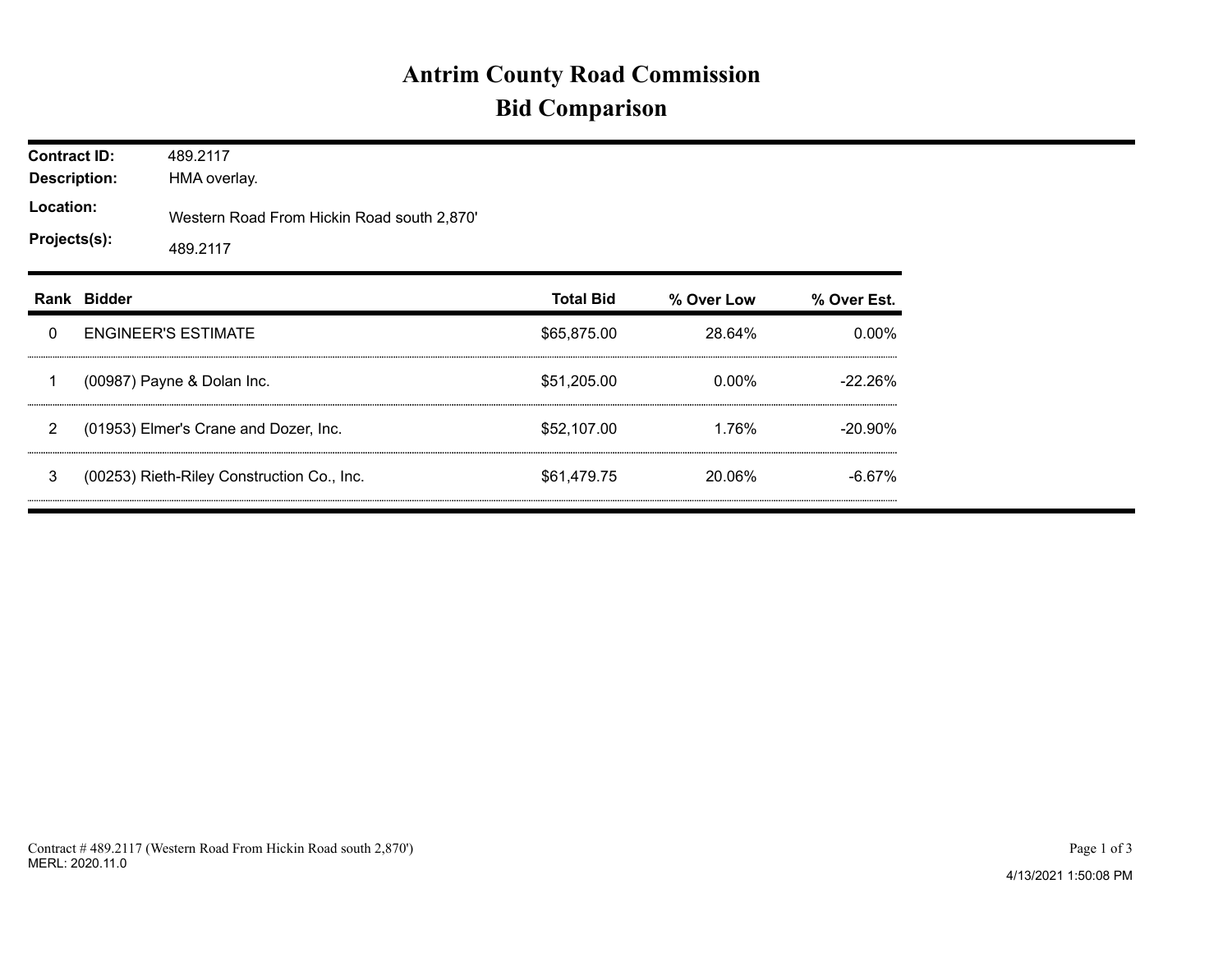| Line                    | Pay Item Code<br><b>Description</b>            | <b>Quantity Units</b> |             | (0) ENGINEER'S ESTIMATE<br><b>Bid Price</b> | Total        | (1) Payne & Dolan Inc.<br><b>Bid Price</b> | <b>Total</b> | (2) Elmer's Crane and Dozer, Inc.<br><b>Bid Price</b> | <b>Total</b> |
|-------------------------|------------------------------------------------|-----------------------|-------------|---------------------------------------------|--------------|--------------------------------------------|--------------|-------------------------------------------------------|--------------|
| 0001                    | 1500001<br>Mobilization, Max \$6,000           |                       | <b>LSUM</b> | \$6,000.000                                 | \$6,000.000  | \$1,500.000                                | \$1,500.000  | \$2,000.000                                           | \$2,000.000  |
| 0002<br><b>HMA, 5E1</b> | 5010056                                        | 737                   | Ton         | \$75,000                                    | \$55,275.000 | \$65,000                                   | \$47,905.000 | \$65,000                                              | \$47,905.000 |
| 0003                    | 8120140<br>Lighted Arrow, Type C, Furn         | 2                     | Ea          | \$400,000                                   | \$800.000    | \$200,000                                  | \$400,000    | \$75.000                                              | \$150.000    |
| 0004                    | 8120141<br>Lighted Arrow, Type C, Oper         | 2                     | Ea          | \$100,000                                   | \$200.000    | \$200,000                                  | \$400,000    | \$1,000                                               | \$2.000      |
| 0005                    | 8120170<br><b>Minor Traf Devices</b>           |                       | LSUM        | \$1,000.000                                 | \$1,000.000  | \$100.000                                  | \$100.000    | \$500.000                                             | \$500.000    |
| 0006                    | 8120350<br>Sign, Type B, Temp, Prismatic, Furn | 200                   | Sft         | \$2,000                                     | \$400,000    | \$1.000                                    | \$200,000    | \$3.000                                               | \$600.000    |
| 0007                    | 8120351<br>Sign, Type B, Temp, Prismatic, Oper | 200                   | Sft         | \$1.000                                     | \$200.000    | \$1.000                                    | \$200.000    | \$1.000                                               | \$200.000    |
| 0008                    | 8120370<br><b>Traf Regulator Control</b>       |                       | LSUM        | \$2,000.000                                 | \$2,000,000  | \$500,000                                  | \$500,000    | \$750.000                                             | \$750,000    |
| <b>Bid Totals:</b>      |                                                |                       |             |                                             | \$65,875.00  |                                            | \$51,205.00  |                                                       | \$52,107.00  |